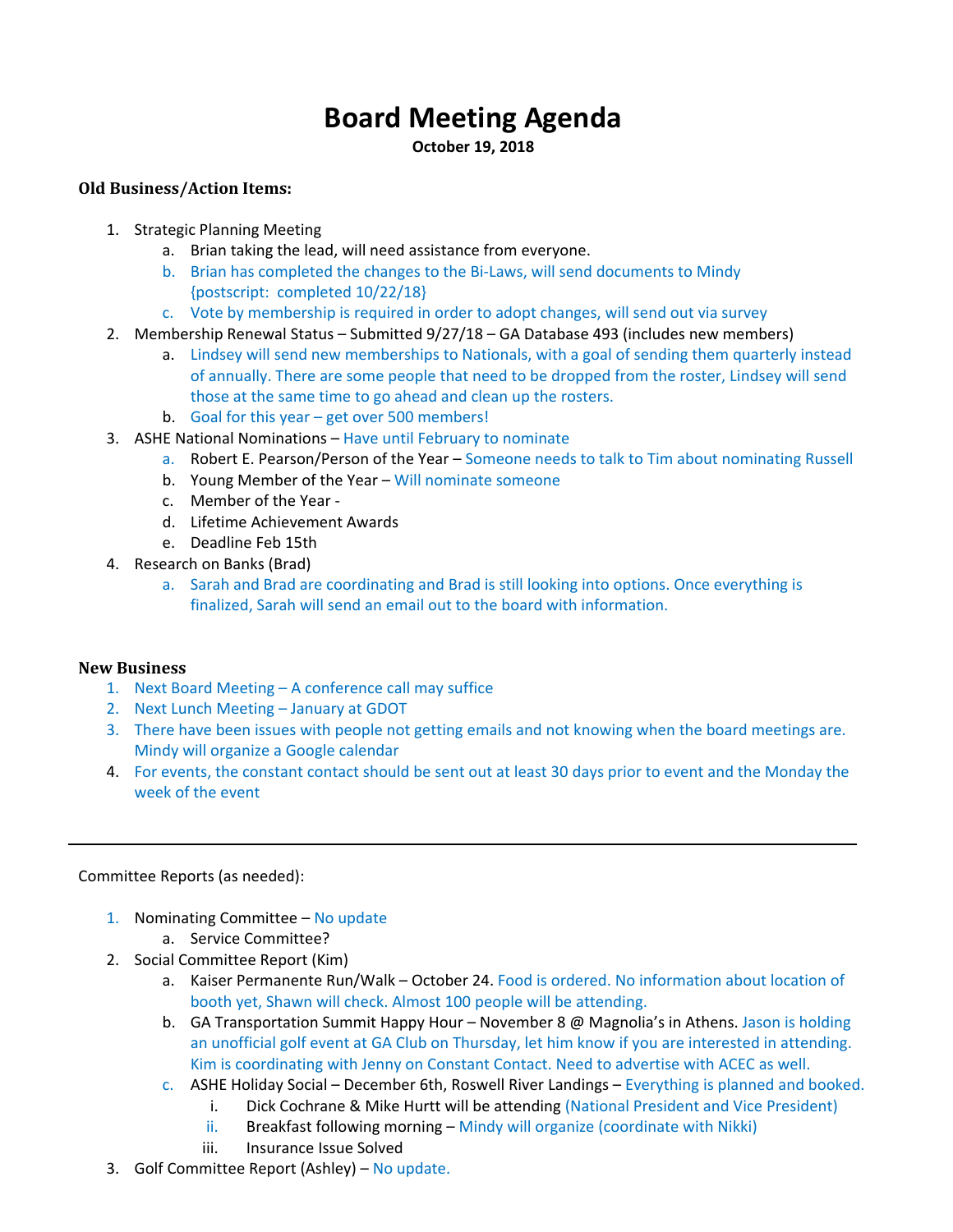- 4. Program Committee (Chris/Tori) No update.
	- a. Lunch Meetings update
	- b. Suggestion to switch up the menu at Maggianos, some people are getting tired of having the same thing every time
- 5. Budget (Sarah) No update.
- 6. ASHE Membership Committee Report (Robert) No update
- 7. Winter Workshop Committee Report (Mark)
	- a. 2019 Location Brasstown Valley Resort
	- b. March 3‐4, 2019 Due to winter breaks for schools, it is later than in past years
	- c. Justin and Mark are going to go over the budget to present to ITE (ASHE does not need to review, ITE handles all the money and will cut us a check at the end)
	- d. There are plenty of volunteers on the committee! If you have any ideas or constructive criticism regarding the group projects, let John Karnowski know
	- e. Location idea for next year Jekyll Island (may be too far)
- 8. ASHE Website (Eric/Mindy)
	- a. New website in progress Probably will go with a WordPress platform
- 9. Scholarship Committee Report (Steve)
	- a. Steve gave James application and will reach out to Eric to add to website.
	- b. Only GT students can apply
	- c. Scholarship is for \$2000 (upped from \$1500 last year)
- 10. National Report (Nikki/Tim) No update
- 11. Regional (Scott) No update
- 12. Georgia Engineers Alliance (Ron) No update
- 13. Communications (Jenny)
	- a. Magazine articles
	- b. Advertise events through LinkedIn and other social media platforms
		- i. Add board members as admins to we can post pictures throughout the event
		- ii. Could help increase membership!
		- iii. Jason and Shawn can help, maybe Kim
- 14. Student Chapter (James)
	- a. Looking for speakers for November
	- b. Tim Matthews will speak in November, Mindy will let James know. Arcadis can probably sponsor
- 15. National Technical Rep (Mindy)
	- a. Website Overhaul RFP out 10/16/18 Looking for developers to send it to. Let Mindy know if you know of anyone!

### **2018‐2019 ASHE Georgia Chapter Officers**

| President                      | <b>Mindy Sanders</b> | mhsanders@pontengineering.com    |
|--------------------------------|----------------------|----------------------------------|
| 1 <sup>st</sup> Vice President | Richard Meehan       | Richard.meehan@loweengineers.com |
| 2 <sup>nd</sup> Vice President | Shawn Fleet          | sfleet@heath-lineback.com        |
| Secretary                      | Lindsey Dunnahoo     | lindsey@dunnahoo@aecom.com       |
| Treasurer                      | Sarah Blackburn      | sarah_blackburn@gspnet.com       |
| Co-Treasurer                   | <b>Brad Cox</b>      | bcox@clarkpatterson.com          |
| Past President                 | Rob Dell-Ross        | rdellross@roswellgov.com         |
| Director Year 1                | Kelli Weigle         | kweigle@thcinc.net               |
| Director Year 2                | Jason Hewatt         | Jason.hewatt@forterrabp.com      |
| Director Year 3                | Pervez Igbal         | pervez.ir@gmail.com              |